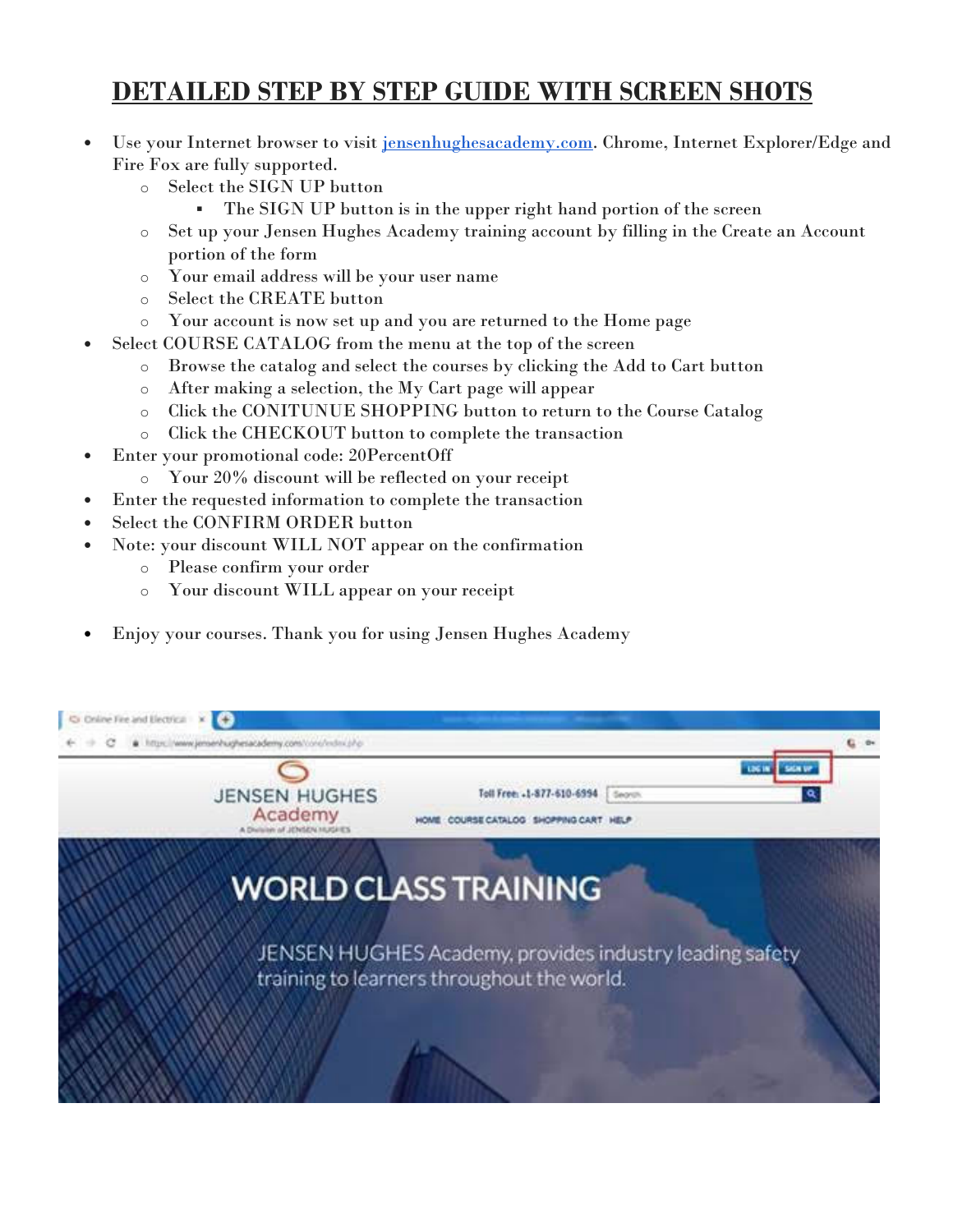| man Jogitalia for $\Omega$ - $\triangle$ C Online Fire and Electr X |                                                                                                                                                   |
|---------------------------------------------------------------------|---------------------------------------------------------------------------------------------------------------------------------------------------|
| - < Search - El Share More >>                                       | File Sharing @ Outlook Web Access (OWA) [3] Suggested Sites v @ Web Sitce Gallery v 22 Office 365 One Drive Ca PHA - OneOtive C Articulate Review |
| æ                                                                   | LOCON SIGN UP                                                                                                                                     |
| <b>JENSEN HUGHES</b>                                                | Toll Free: .1-877-610-6994   Secrety<br>a                                                                                                         |
| Academy<br>A Division of JDISEN HUGHES                              | HOME COURSE CATALOG SHOPPING CART HELP                                                                                                            |

## Login / Create An Account

| <b>Create An Account</b> |                                        |
|--------------------------|----------------------------------------|
| First Name:              |                                        |
| Lost Name:               |                                        |
| Email:                   | Your Email address is your login name. |
| Password:                |                                        |
| Venty Password:          |                                        |
| Optional AIA:            |                                        |
| Create                   |                                        |
|                          |                                        |
|                          | Privacy Policy.                        |

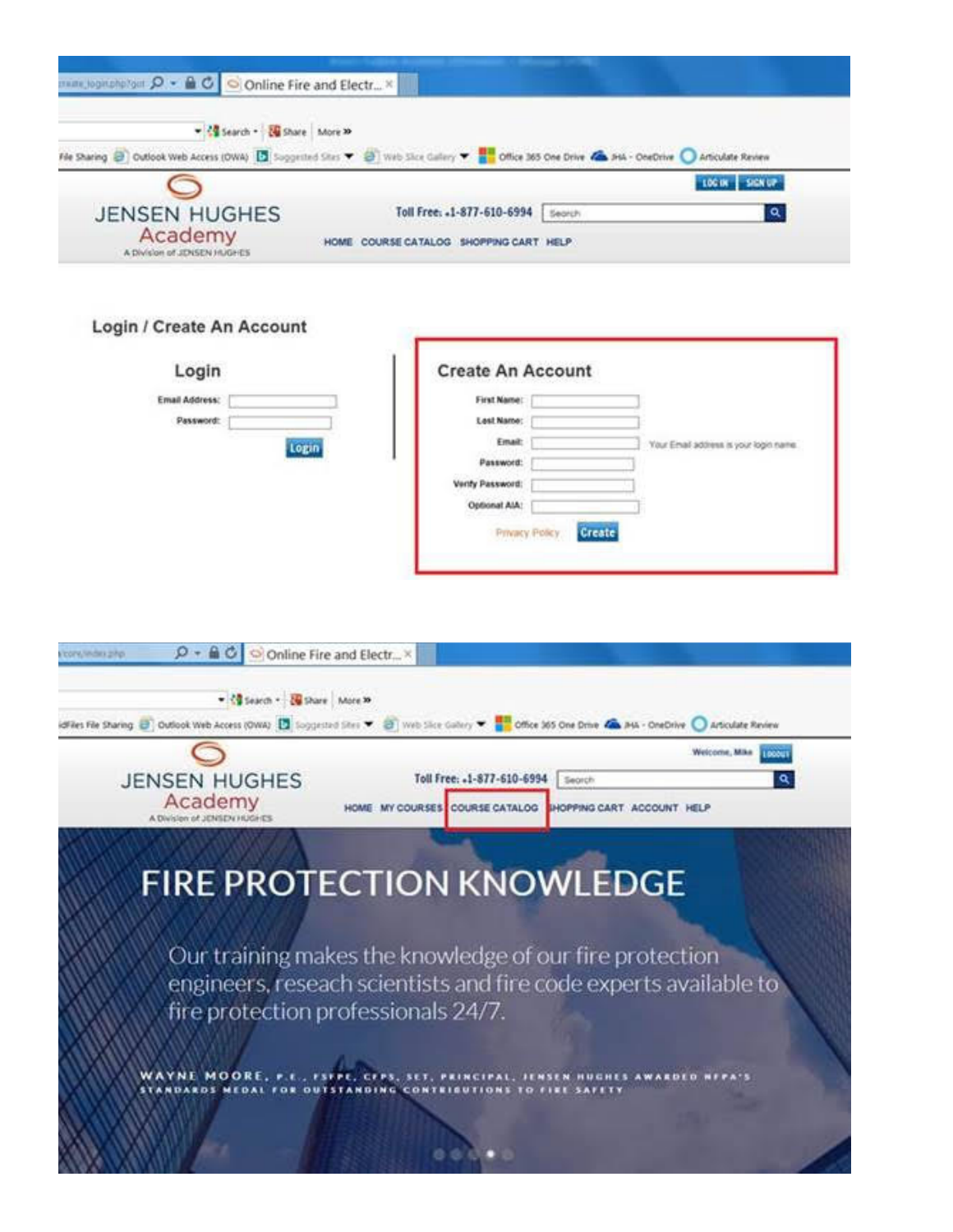